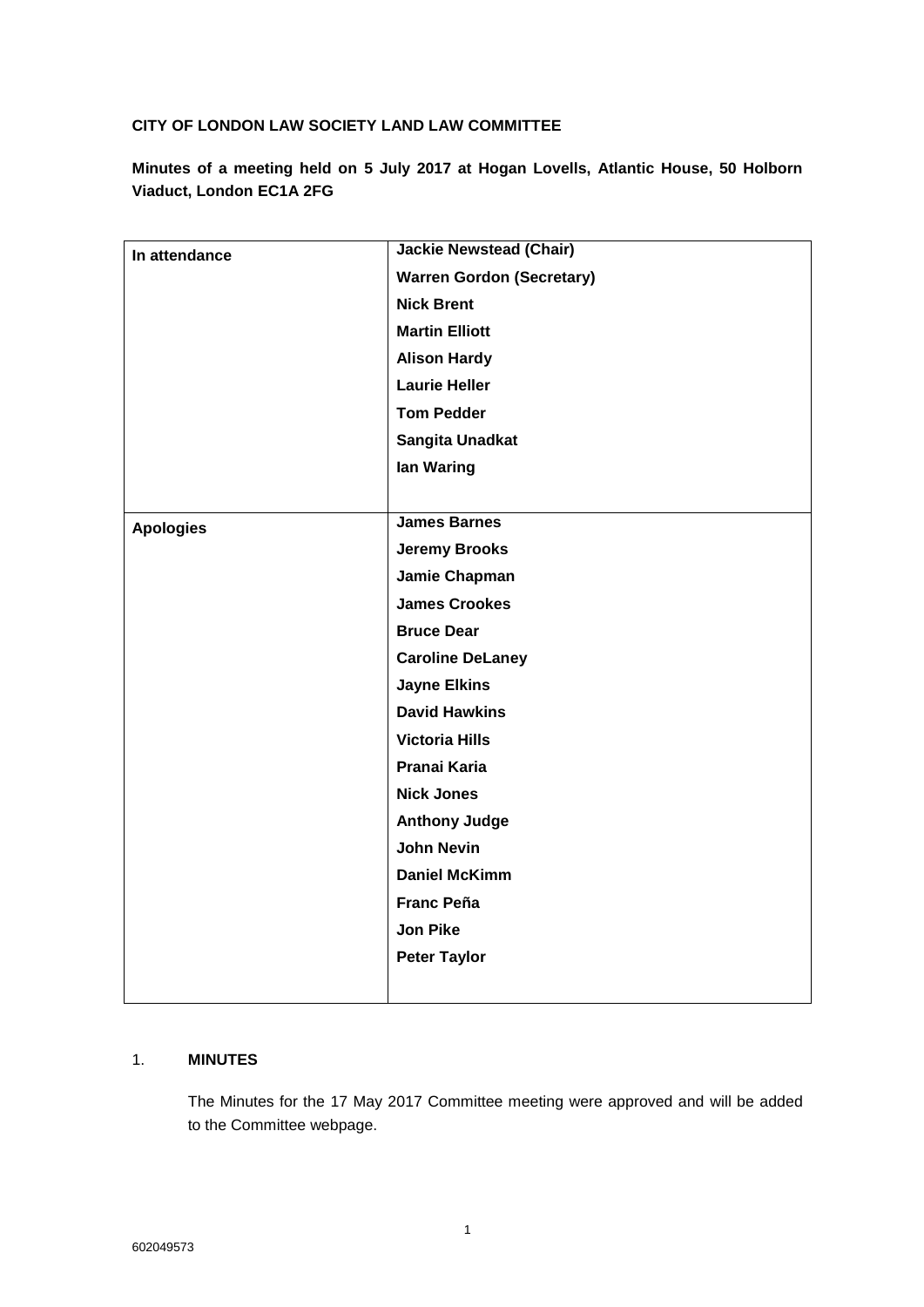### 2. **UPDATE ON PROJECT TO REVIEW CLLS REPORT ON TITLE**

Laurie Heller who leads the sub-group updated the Committee on the CLLS report on title project.

Laurie has produced short minutes of the sub-group's last meeting, which have been sent to the Committee.

The sub-group considered detailed drafting points, which have since led to the production of the redraft circulated to the Committee.

The following were the decisions on principles taken at the sub-group meeting:

- The detailed drafting of the revised Report should not "veer towards" the standard required in a certificate of title. Where possible however, wording in the latest draft of the Certificate of Title and the Wrapper should be followed, but only where to do so would not counteract the intended lower level of protection to be offered by the Report. The wording of the Wrapper should largely be applied in general introductory provisions of the Report as to reliance to be placed upon it and the qualifications upon which the Report should be based
- The Opinion expressed in the Report should be lowered by reference to the limited information presented in the Report. It would refer only to "key details" or "key terms" summarised in the relevant Schedules and omit statements that they are "fairly and accurately" portrayed.
- In view of the limited nature of the Short Form Report, to be employed in constraining circumstances, the opinion on "good title" to the property should refer to legal title only, and make no reference to beneficial interests. That approach would be consistent with the treatment of "marketability" which, it had been agreed, should be more guarded and separated from the report on "good" legal title.
- There should more limited reference to the "Company" confirming the accuracy of the information in the report. In the circumstances in which the Short Form is most often to be employed, the actual level of scrutiny of clients rarely underpins the opinion of the Report to the level of assurance that the current Short Form purports to give. The revised Report should adopt a more realistic account of what is offered or is likely to be feasible in constrained circumstances. The Company should, for example, state only how the Property is presently used. Such details of planning permissions as are given in the Report should appear in the disclosure schedule of the Report.
- As the Short Form of Report would most often be used to cover properties let at rack rents or held for occupation by the client at full market rents, it should concentrate on those details in Schedule, which should be headed accordingly. Schedule 6 should contain additional information where the lease held by the client has equity value and is to be acquired for investment purposes.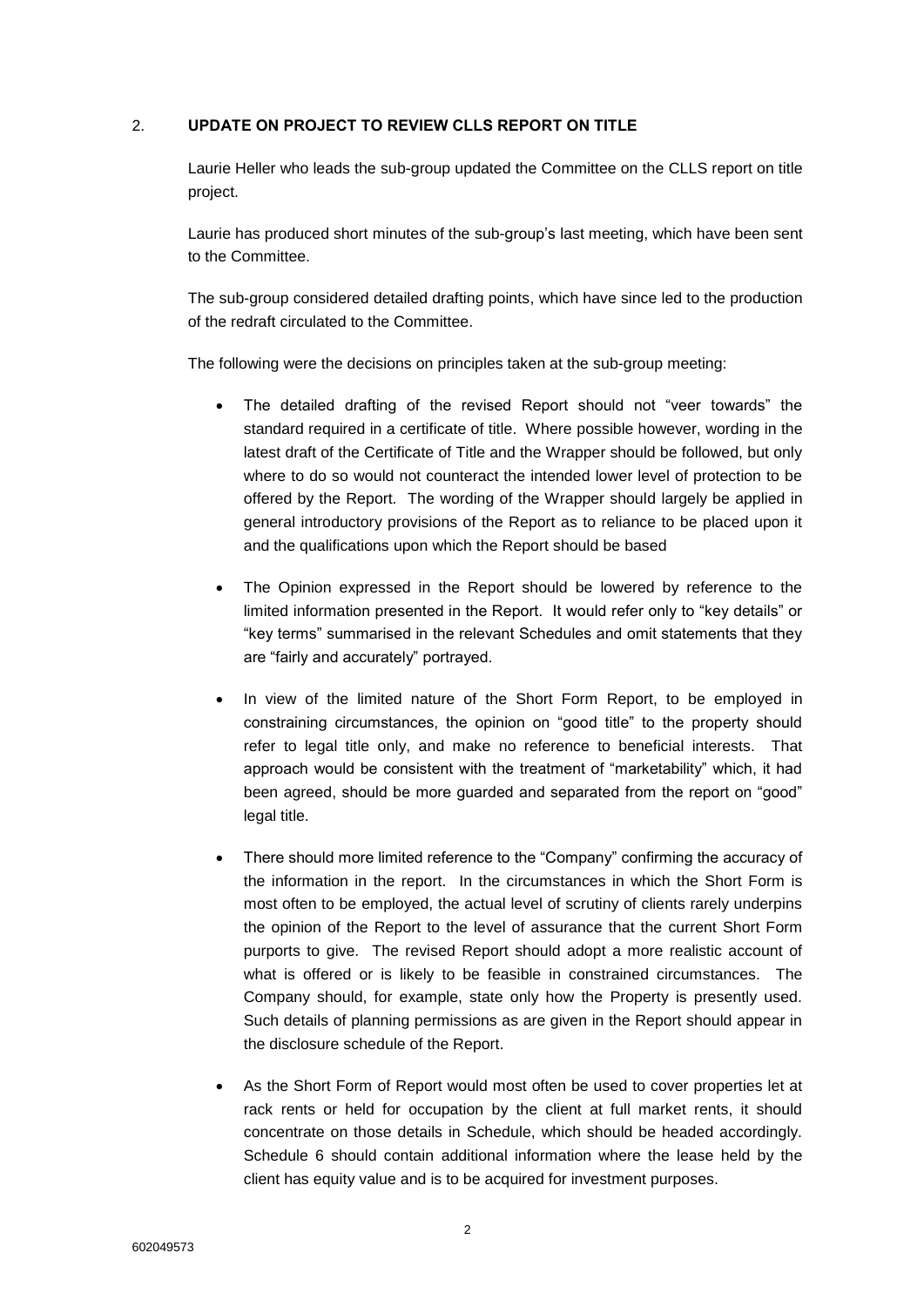At the Committee meeting, the Committee considered that the Report was inappropriate for a prospective tenant in need of a more detailed, plain English document. However, the Report is more appropriate for M&A type transactions where there are a large number of leases held by the relevant corporate occupier, on which only limited reporting is required.

The Committee was relatively relaxed on whether to include in the Report the provision by which proceedings had to be commenced within a specified period after the date of the Report.

While the detail of the Report is still to be finalised, the Committee was generally satisfied with the current form of the Report. Much of its substance on the title and leases has not changed from the previous  $3<sup>rd</sup>$  edition. The creation of the new  $4<sup>th</sup>$  edition will be a good opportunity for the CLLS to remind the profession of this useful document and highlight the types of transaction for which it is suitable.

The Committee considered that it would be useful to obtain the input of some banks on whether they would be happy to use the Report for a property with no or little capital value. Once the Committee has agreed the form of Report, it was suggested that Daniel McKimm or Anthony Judge seek views from their banking contacts. Perhaps it could be sent to contacts at UK Finance, which is the new trade association representing the finance and banking industry in the UK from 1 July 2017. The new association takes on activities previously carried out by among others the British Bankers' Association and the Council of Mortgage Lenders. It should be noted that the CML Handbook has been renamed the "UK Finance Mortgage Lenders' Handbook for conveyancers".

The next meeting of the sub-group to progress the Report will be called for early September 2017.

*Action:* The Committee's sub-group will continue to work on the Report taking into account the Committee's feedback.

## 3. **PROPOSED NEW RICS CODE FOR SERVICE CHARGES IN COMMERCIAL PROPERTY AND PROPOSED NEW RICS CODE FOR LEASING BUSINESS PREMISES**

The Committee's comments on the current form of the two RICS documents have been sent to Jon Bowey of the RICS. The Committee's key points were:

### Service charge Code

In relation to paragraph 1.2 and the 12 principles, the Committee notes that principles 6 and 9 relate to time limits for the issue of budgets and detailed statements of actual expenditure. There is a concern that an employed surveyor may not be able to comply with these Core Principles if their employer (who is not RICS regulated) refuses to allow them to do so. Similarly, if an overseas client refuses to allow an RICS regulated surveyor acting for them to comply with these Principles. This could put the employee or surveyor in an invidious position.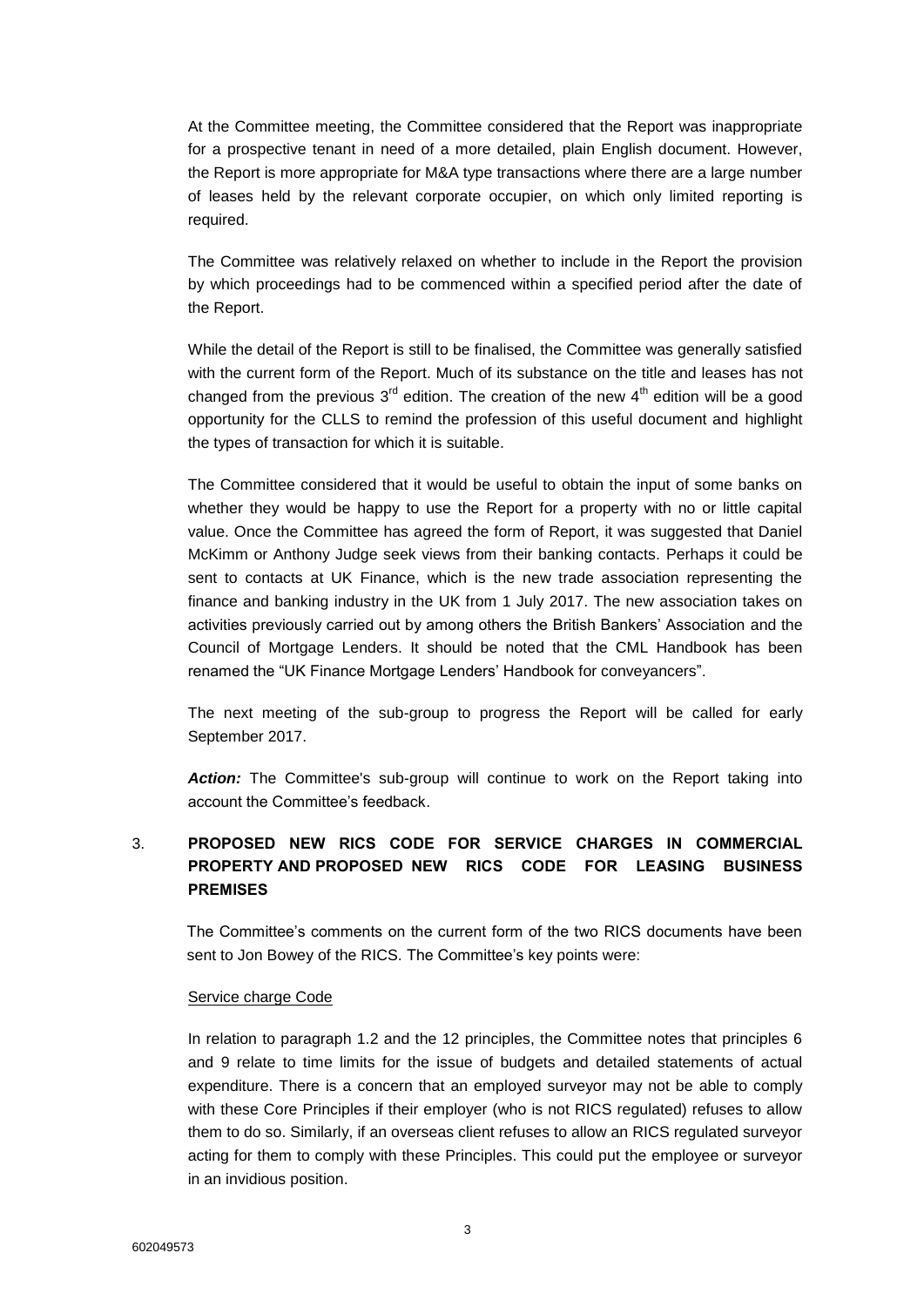The Committee notes the following - there is an acknowledgment in Client instructions on page 8 that, in relation to the specific timescales, RICS professionals will not automatically be liable to disciplinary proceedings in the event of delay, if this results from a client's failure to provide approval or instructions. This is provided that all reasonable steps have been taken to advise the client of the requirements of the professional statement. If a surveyor is asked not to comply to accept an instruction, the RICS would expect the surveyor to reject the instruction. If the surveyor did not do so, the ultimate penalty would be expulsion but there would be warnings first. For the RICS this is an important issue with a key motivation behind the Code being the importance of fiduciary duties in relation to the money of third parties.

Despite all of that, the Committee asks that further consideration is given to whether principles 6 and 9 should be included as Core Principles and if possible they should be excluded from the Core Principles.

There is a concern about a possible 2-tier market developing with non-regulated advisers being used who do not have to comply with the Code.

There appears not to be a reference to what is now a fairly common provision, permitting a landlord who encounters a large unexpected and unbudgeted for expense in the middle of a service charge year, to raise a further one-off service charge demand to cover these costs. It is a provision, which is often included when acting for a landlord. This should be acceptable as long as it was reasonably framed, so that it operated only in a real emergency, as it enables the landlord to collect the money to deal with an emergency without having to borrow money at a cost, which might otherwise be the alternative.

#### Code for Leasing Business Premises

The Committee considered that a tenant should be able to charge the lease to a bank or reputable lending institution without the landlord's consent.

There was nothing specific in the Code on the Minimum Energy Efficiency Standards and perhaps there should be something on who should bear the cost of satisfying the standards. Some landlords are concerned about internal non-structural alterations impacting on air-conditioning and, therefore, wish to consent to such alterations. For that reason, the Committee asked that paragraph 9.5 is reviewed. Also the main box for paragraph 9 should summarise which consents if any are required for particular alterations.

At paragraph 3.7, sometimes service charge is not returned until the end of year reconciliation, which makes some sense, as the tenant should pay their proper share for their period of ownership and at 10.2, she has never known a landlord give a tenant the benefit of any premium discounts.

Paragraph 5.6 may be interpreted to "outlaw" an upwards only review. The wording needs looking at again.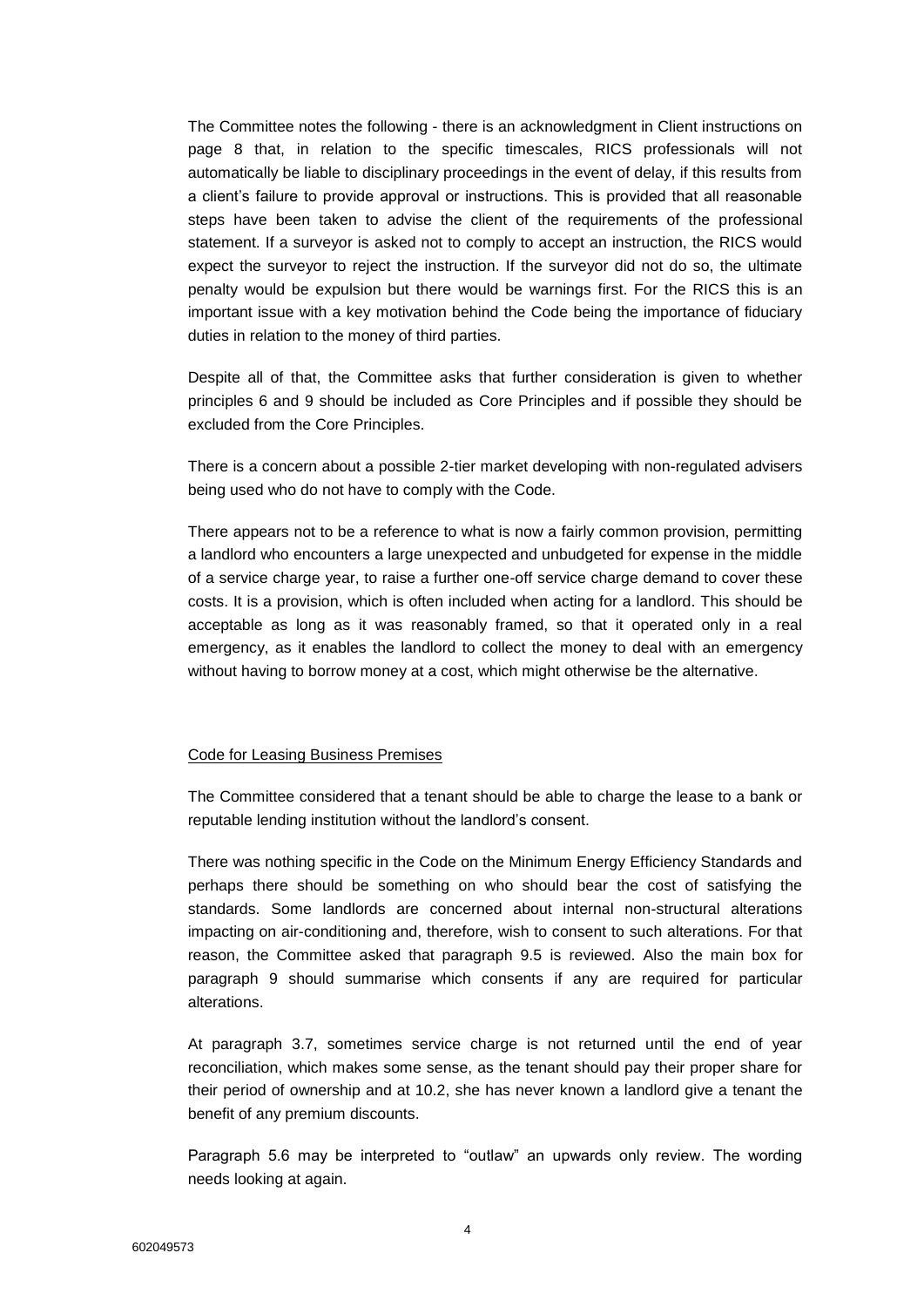10.2 Whilst the landlord must disclose to the tenant whether the landlord is receiving commission, the landlord should not have to disclose the amount of the commission.

There was to be a formal consultation on both projects in the Summer with a launch on 1 January 2018.

### 4. **PROPERTY FRAUD AND SOLICITOR'S DUTIES AND JAYNE ELKINS' NOTE:**

Committee members have provided comments on Jayne Elkins draft note on "Property fraud – issues to consider". Jayne has refreshed the note. It will be circulated to the Committee a final time with a view to publishing it on the Committee's webpage shortly. Many thanks again to Jayne for all of her work on the note.

The Law Society and Land Registry joint note on property fraud is being finalised and should be published shortly. The note is intended not to set down the duties of solicitors, but instead to raise awareness as to those circumstances that may be indicators of fraud. Often there are more than just one indicator of fraud and the recent cases have highlighted that.

Buyer's solicitors should not necessarily rush to ask additional identity enquiries in the light of the recent cases if there are no obvious suspicious circumstances. However, if there are such circumstances (and this is where awareness notes like the Law Society/Land Registry joint note may be useful), further enquiries may need to be raised by buyer's solicitors who may need to alert their client.

*Action:* Jayne Elkins' note to be circulated for a final time to Committee and it will then be published on Committee's webpage.

### 5. **BEIS CONSULTATION ON OVERSEAS COMPANIES AND CONVEYANCING**

The Department for Business Energy and Industrial Strategy issued a consultation on overseas entities, that own UK property, having to register their beneficial owners at Companies House. The entities would be issued with a number that would have to be provided to Land Registry to enable transactions involving the overseas entities to be registered.

The consultation document had been overtaken by subsequent discussions between BEIS and stakeholder groups. For example, the proposal that a transfer would be void if the overseas entity did not have a valid number had been dropped because of the unforeseen consequences e.g. what would happen to the proceeds if the transfer was void?

BEIS has had further discussions on further aspects of its proposals. There is a concern about owner's powers held by a party entitled to be registered following completion of a transfer. Such powers include selling the property, which means an overseas entity could sell on without needing to be registered. BEIS is likely to deal with this by requiring the third party purchaser from the overseas entity to provide the latter's Companies House ID number to Land Registry. BEIS has also confirmed that its proposals have been passed to Parliamentary draftsmen.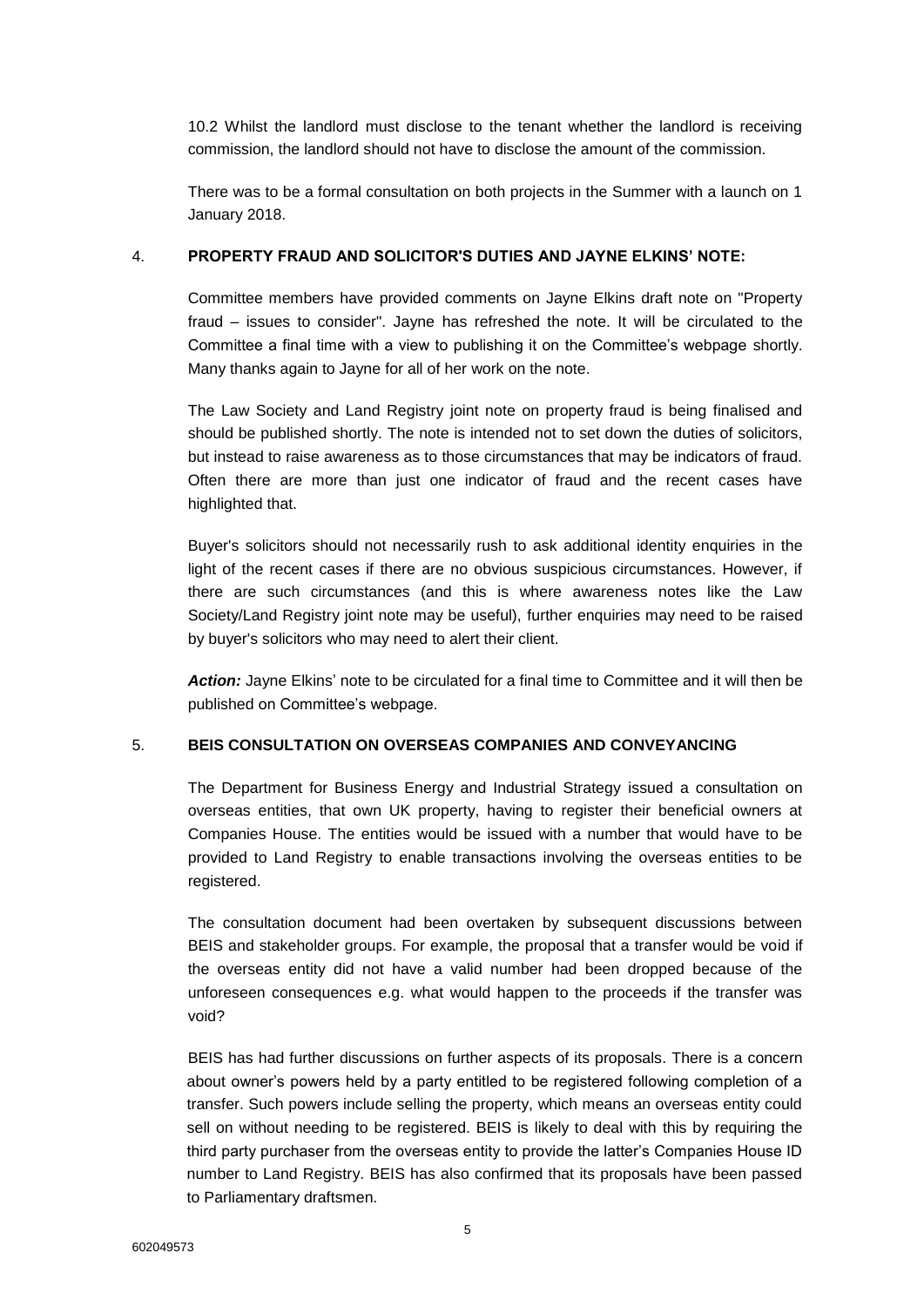### 6**. LANDLORD'S DUTIES TO ASSIST IN PREVENTION OF FRAUD – GOVERNMENT CONSULTATION ON TOBACCO DUTY EVASION**

At Budget 2016 the Government announced its intention to consult on detailed proposals on sanctions to tackle illicit tobacco.

The Committee has submitted a response endorsing a more detailed response from Eversheds Sutherland -

[http://www.citysolicitors.org.uk/attachments/article/114/Consultation%20-](http://www.citysolicitors.org.uk/attachments/article/114/Consultation%20-%20Sanctions%20to%20tackle%20tobacco%20duty%20evasion%20and%20other%20excise%20duty%20evasion.pdf) [%20Sanctions%20to%20tackle%20tobacco%20duty%20evasion%20and%20other%20e](http://www.citysolicitors.org.uk/attachments/article/114/Consultation%20-%20Sanctions%20to%20tackle%20tobacco%20duty%20evasion%20and%20other%20excise%20duty%20evasion.pdf) [xcise%20duty%20evasion.pdf](http://www.citysolicitors.org.uk/attachments/article/114/Consultation%20-%20Sanctions%20to%20tackle%20tobacco%20duty%20evasion%20and%20other%20excise%20duty%20evasion.pdf)

### 7. **SEARCH INTERMEDIARIES AND SUPPLIERS AND TERMS AND CONDITIONS:**

There has been no further feedback on the summary of the Committee's position in the Minutes for the March 2017 Committee meeting. No further action will be taken on this issue for the moment.

### 8. **CHANGING THE CERTIFICATE OF TITLE FOR THE MINIMUM ENERGY EFFICIENCY STANDARDS?**

The Committee has been asked what plans if any it has to revise the Certificate of title to take account of the impact of the Minimum Energy Efficiency Standards

The effect of MEES is that from April 2018 it will essentially be unlawful to grant new leases where the relevant property has an "F" or "G" EPC rating (although the leases themselves will be valid and enforceable).

The Committee's view was not to change the Certificate at this stage. A change could have been made for this issue when the 2016 Update of the  $7<sup>th</sup>$  edition was produced, but the Committee decided that the issue of ratings should be tackled outside the Certificate.

# 9. **VIEWS ON THE ALIENATION [HTTP://WWW.PROPERTYPROTOCOLS.CO.UK/THE-](http://www.propertyprotocols.co.uk/the-alienation-protocol)[ALIENATION-PROTOCOL](http://www.propertyprotocols.co.uk/the-alienation-protocol) AND ALTERATIONS [HTTP://WWW.PROPERTYPROTOCOLS.CO.UK/THE-ALTERATIONS-PROTOCOL](http://www.propertyprotocols.co.uk/the-alterations-protocol) PROTOCOLS**

The Committee discussed whether these Protocols were used and whether they were seen to be helpful. It was noted that the Protocols were unlikely to become Protocols under the Civil Procedure Rules. They are voluntary and it remains to be seen whether they will be referred to in cases and judicial decisions.

### 10. **CLLS OVERSEAS LEGAL OPINION – LAND REGISTRY WORDING**

There will be change to the Land Registry wording for execution by an overseas company. The authorised signatory will sign in the company's name.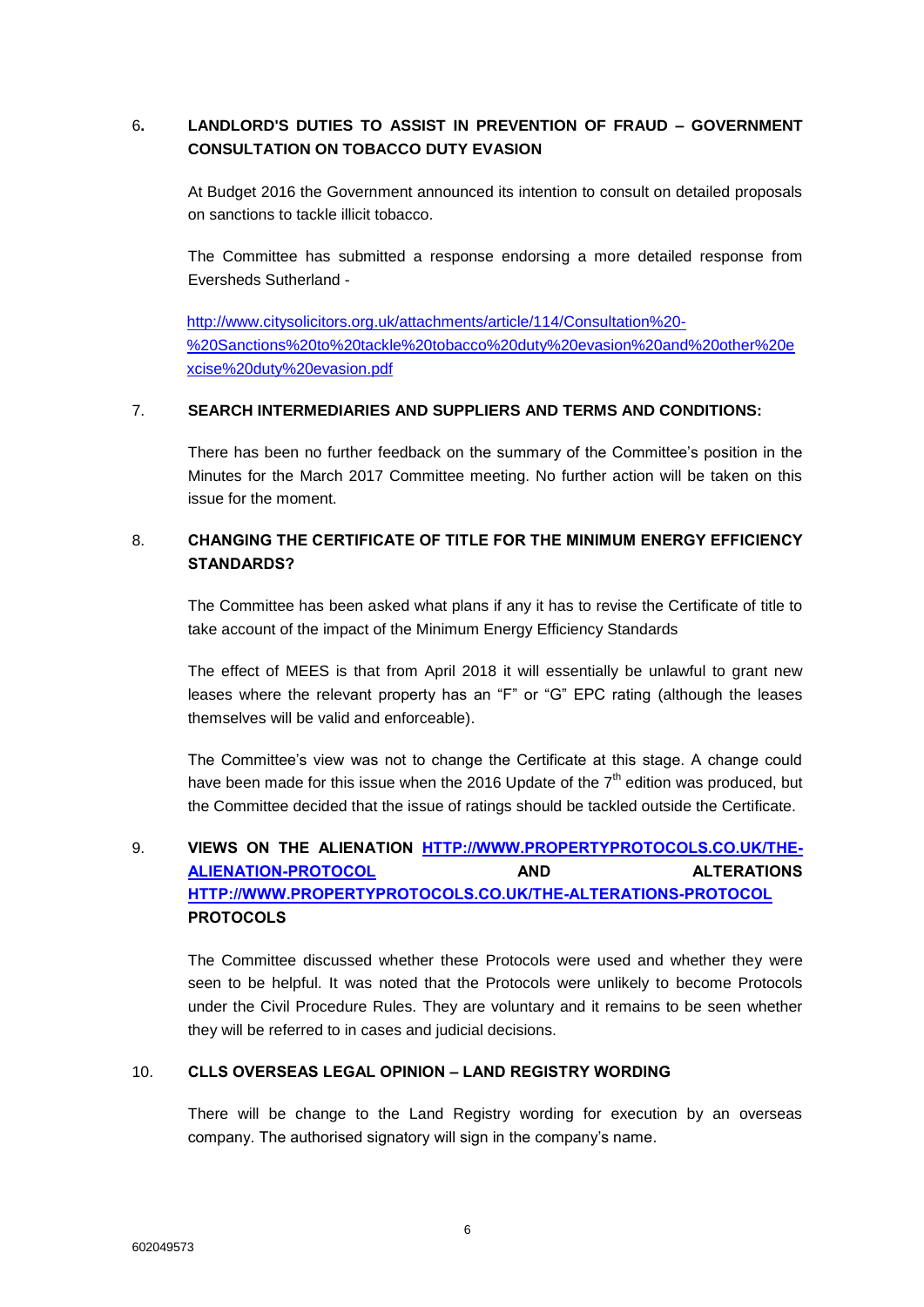Also the Land Registry does not accept an overseas counsel's opinion. It requires provision of a certified copy of the constitution or a duly completed Land Registry form 7 (Certificate of powers of overseas corporations).

#### 11. **"PROTOCOL" FOR APPROACHING RIGHTS TO LIGHT ISSUES**

A major bank had mentioned the possibility of a protocol for rights to light issues.

This is a particular issue on the financing of complex development projects. Banks receive letters or reports from rights to light surveyors as a condition precedent. The bank, however, has no context for the information that it receives from the surveyor.

The Committee was asked whether it wished to be involved in creating an industry protocol on rights to light.

This would set out the context for rights to light issues and how to respond to them. It would set out the legal and credit issues. This may include key case law concerns, the issue of injunctions versus damages and understanding the basis for the surveyor's conclusions.

The idea is to translate the status quo of the approach to rights to light issues into policy that can be a user guide. Any such project would require working with rights to light surveyors. The most similar projects are the Protocols for Alienation and Alterations.

The Committee was reluctant to be involved in such a Protocol. It was considered that the banks should test the relevant letters or reports with the rights to light surveyors themselves. If the Committee produced a Protocol, the solicitor who is asked to produce it for a bank could become an intermediary between the bank and surveyor, which would not be a satisfactory position.

The issue of rights to light is a highly technical one and any summary in a Protocol is likely to be superficial.

#### 12. **TERMINATING A LEASE ON THE BASIS OF AN ILLEGAL ACTION**

A question was asked of the Committee whether a lease should contain a forfeiture event that a tenant had committed an illegal action (e.g. money laundering, sanctions against the tenant with the result that the landlord could not receive the rent). Equally, should a tenant be able to terminate a lease if the landlord had committed an illegal action? The Committee considered that some of the aspects of this issue would be dealt with by the tenant's existing covenant to comply with statutory requirements. In terms of the sanctions aspect and tenant's right to terminate, the Committee had no cogent evidence to show that extra drafting was warranted.

### 13. **HOMES AND COMMUNITIES AGENCY AND LAND REGISTRY RESTRICTIONS AND CHARGES**

The HCA say they will no longer respond to correspondence about historic charges and restrictions unless received via their web based application system. Their letter says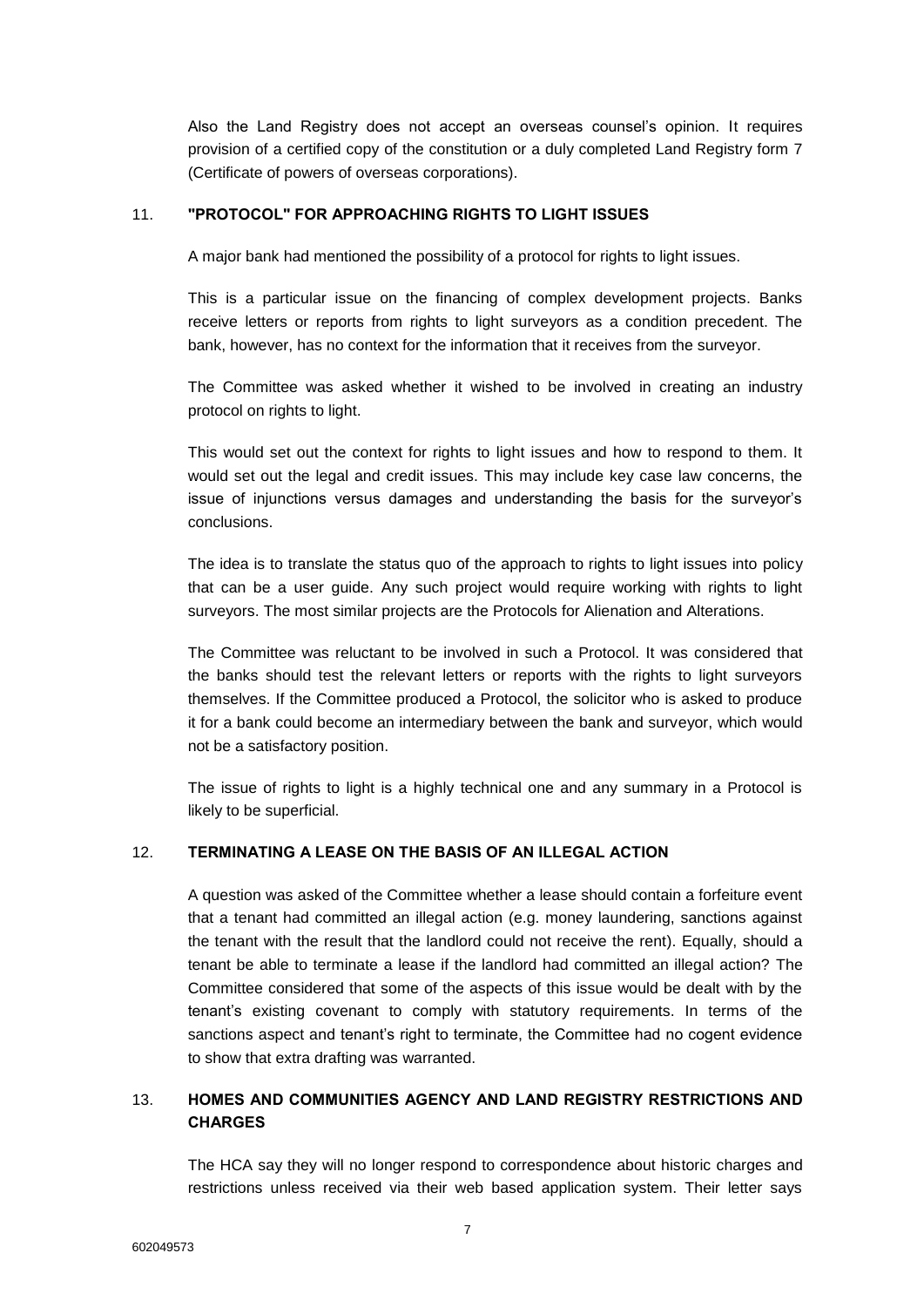applicants who apply in other formats will be redirected to the web-based system. However, it would be helpful to understand how HCA will redirect any such queries. Ian Waring will gather more information and report back at a future Committee meeting.

## 14. **INCLUSION OF ARBITRATION CLAUSE IN PROPERTY DOCUMENTS (REQUIRE ARBITRATION REFERENCE RATHER THAN THE COURTS)**

Consideration of this issue will be deferred to the September Committee meeting.

### 15. **ONEROUS ELECTRICITY SUB-STATION LEASES**

Should there be a CLLS standard for electricity substation leases? This is in view of the onerous terms being imposed by electricity suppliers causing problems for developers. For example, an absence of lift and shift provisions, uncontrolled rights of access and parking and onerous and extensive covenants. While there are problems with trying to agree this documentation including the time it takes, the Committee considered that a CLLS standard was inappropriate, primarily because of the difficulties of receiving buy-in from the electricity suppliers.

However, the Committee considered that there may be an opportunity to lobby a representative body for electricity suppliers on specific points of concern.

*Action:* Ascertain identity of relevant representative body and seek Committee's views on points of concern.

### 16. **AOB**

- The new Business and Property Courts have been launched and there is now a Property List.
- New Money Laundering regulations came into force on 26 June 2017. There is a particular impact on auctions. Auctioneers will have to carry out a full Know Your Client on all buyers before they can bid.
- The new Electronic Communications Code is likely to come into force on 1 December 2017.
- Requests were made of the Committee for nominations for the CLLS's Lifetime Achievement Award. Nominations are to be made to Jackie Newstead or Warren Gordon by 8 September 2017 and the Committee will be emailed separately on this.

### 17. **LENGTH OF MEETING – 1 HOUR 30 MINUTES**